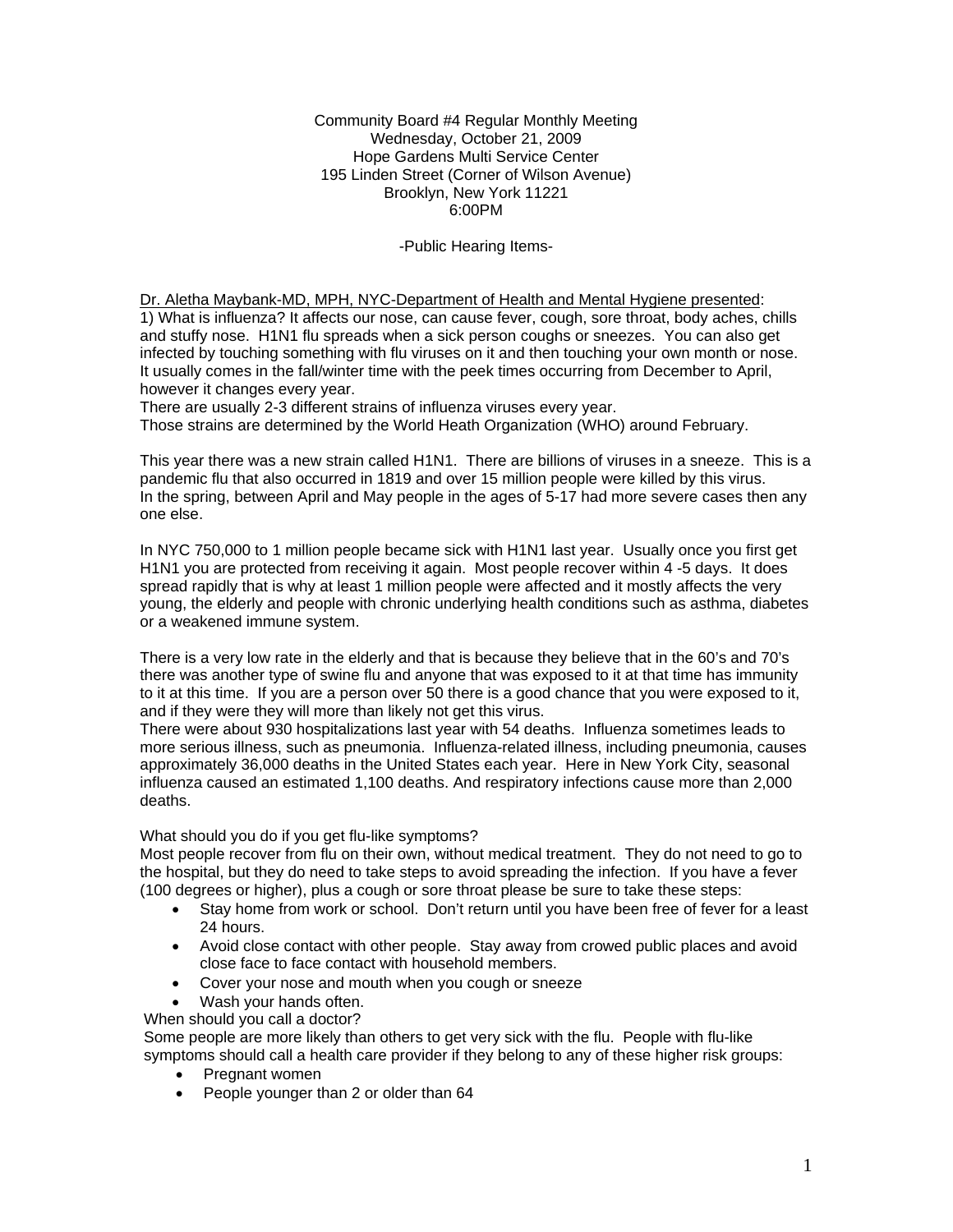• People with severe medical conditions

Who should get vaccinated against H1N1 influenza?

- Pregnant women
- All health care and emergency medical services workers
- Anyone 6 months through 24 years of age
- Anyone 25 through 64 years of age who has a long-term health conditions that makes them more likely to get very sick with the flu.
- Adults 50 and older
- Anyone who lives with or cares for children less than 6 months old

It is impossible to get the flu by taking a flu shot because you are not given a shot with a live virus so you cannot get it.

For more information please go to www.nyc.gov/html/doh/html/cd/cd-h1n1flu.shtml or call 311.

2) Prioritizing Fiscal Year 2011 Expense and Capital Budget Priorities— Community Board #4 may submit up to 40 Capital and 25 Expense Priorities for Fiscal Year 2011.

# **Fiscal Year 2010 Adopted Budget Register Community District 04, Brooklyn Capital Budget Priorities and Requests**

| <b>Priority</b> | <b>Project Information</b>                                                                                                                                                            | <b>Adopted Budget Response</b>                                                                                          | FY<br>2011     |
|-----------------|---------------------------------------------------------------------------------------------------------------------------------------------------------------------------------------|-------------------------------------------------------------------------------------------------------------------------|----------------|
| 01              | Construct additional units of rental<br>apartments for residents who are not<br>interested or eligible for newly<br>constructed two/third family homes.<br>(For Low-Income Families). | The agency will try to accommodate this<br>issue within existing resources. OMB<br>supports the agency's position       | 1              |
| 02              | Develop day care Centers within<br>CB#4. Capital funds are needed for<br>the renovation and/or new<br>construction of facilities to respond to<br>expansion of the district           | More information is needed from the<br>board before making a funding<br>decision. The agency will contact the<br>board. | $\overline{2}$ |
| 03              | Develop Senior Citizen Center in the<br>Eastern portion of the District (East<br>of Gates Avenue)                                                                                     | Use the agency's application/RPF<br>procedure.<br>Contact the agency                                                    | 5              |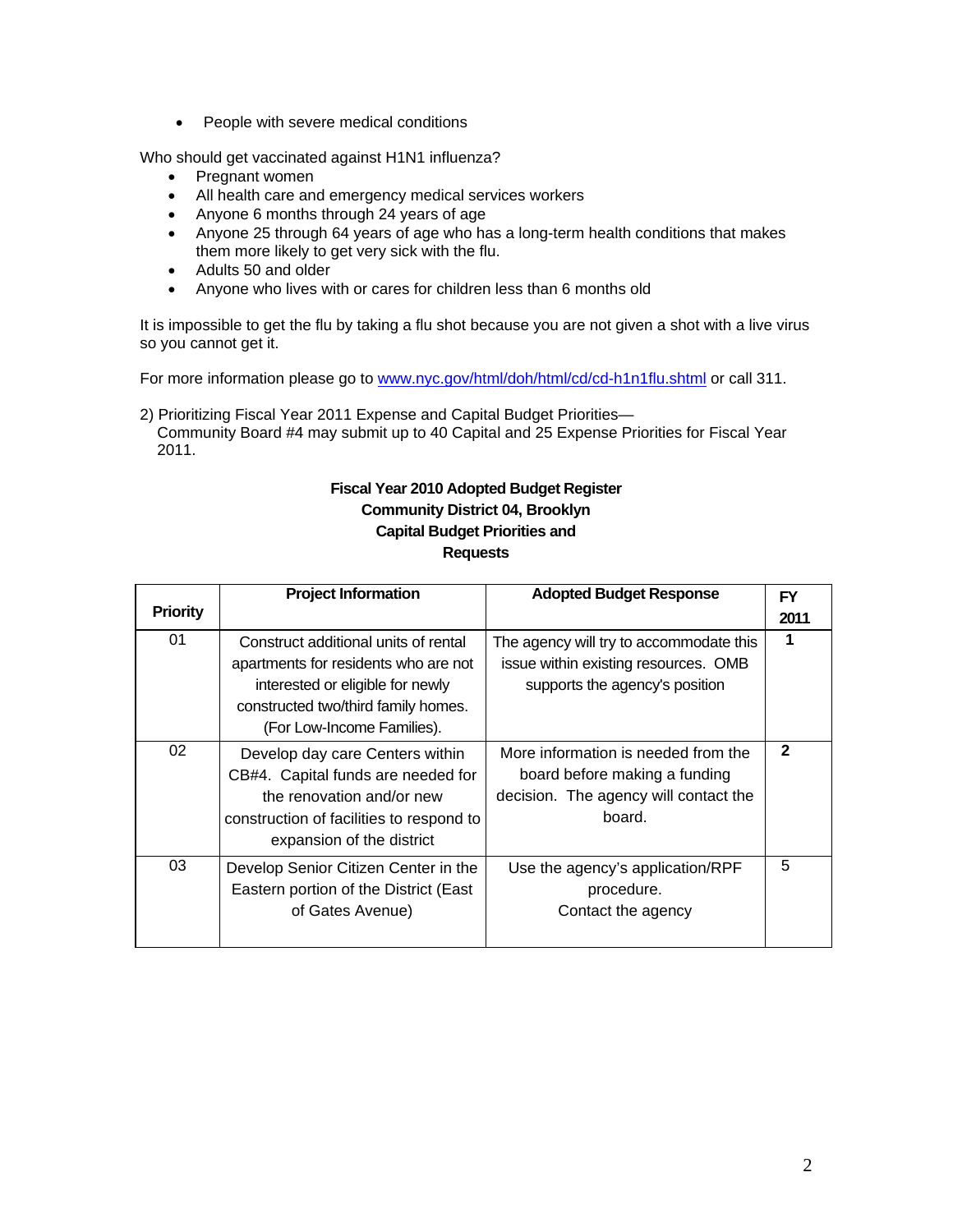| 04 | Develop a "Safe Home" within the<br><b>Bushwick community for Domestic</b><br><b>Violence Victims</b>                                                                                                                             | OMB supports the agency's position a<br>follows: HRA requested and was<br>allocated funding for the development<br>of additional domestic violence<br>programs. We continue to welcome<br>proposals for domestic violence<br>facilities as they are developed by<br>service provides. | 3  |
|----|-----------------------------------------------------------------------------------------------------------------------------------------------------------------------------------------------------------------------------------|---------------------------------------------------------------------------------------------------------------------------------------------------------------------------------------------------------------------------------------------------------------------------------------|----|
| 05 | Provide funds to assure the entire<br>repair of the following roadbeds<br>on the HWK 878 project: Halsey,<br>Weirfield, Hancock, Jefferson<br>Ave., Cornelia St. (All between<br><b>Wyckoff and Irving Avenues)</b>               | This project is included in the Ten-Year<br>Plan                                                                                                                                                                                                                                      | 4  |
| 06 | Renovate the Dekalb Ave. station on<br>the Carnarsie L line                                                                                                                                                                       | Although the City contributes to the<br>Transit Authority's capital an<br>expense budget. We do not control<br>the project Selection process.<br>Contact the TA.                                                                                                                      | 7  |
| 07 | Allocate funds for the Heckscher<br>Playground Basketball Courts repair<br>and or renovation. Install new gates<br>where locking can be accomplished.<br>Include enhanced lighting                                                | OMB supports the agency's position as<br>follows: DPR funds are insufficient for this<br>project. We recommend this project be<br>brought to the attention of your elected<br>officials.                                                                                              | 6  |
| 08 | Reconstruct Myrtle Avenue from<br>Broadway to Wyckoff Ave.                                                                                                                                                                        | OMB supports the agency's position as<br>follows: Capital funding constraints,<br>project capacity and City - wide<br>priorities preclude this project at this<br>time.                                                                                                               | 10 |
| 09 | Reconstruct Wyckoff Avenue                                                                                                                                                                                                        | This project is included in<br>the Ten Year Plan                                                                                                                                                                                                                                      | 8  |
| 10 | Install tamper proof street lighting in<br>the following areas: Starr St. to<br>Melrose St. from Wyckoff to Irving<br>Avenues. Schaeffer St. from Central<br>to Wilson Avenue and Broadway<br>from Pilling St. to Eastern Parkway | Please contact the Borough<br>Commissioner's office to discuss this<br>request.                                                                                                                                                                                                       | 9  |
| 11 | <b>Construct Additional new housing</b><br>units in the district to include co-<br>operatives and condominiums.                                                                                                                   | The agency will try to accommodate<br>this issue within existing resources.                                                                                                                                                                                                           | 11 |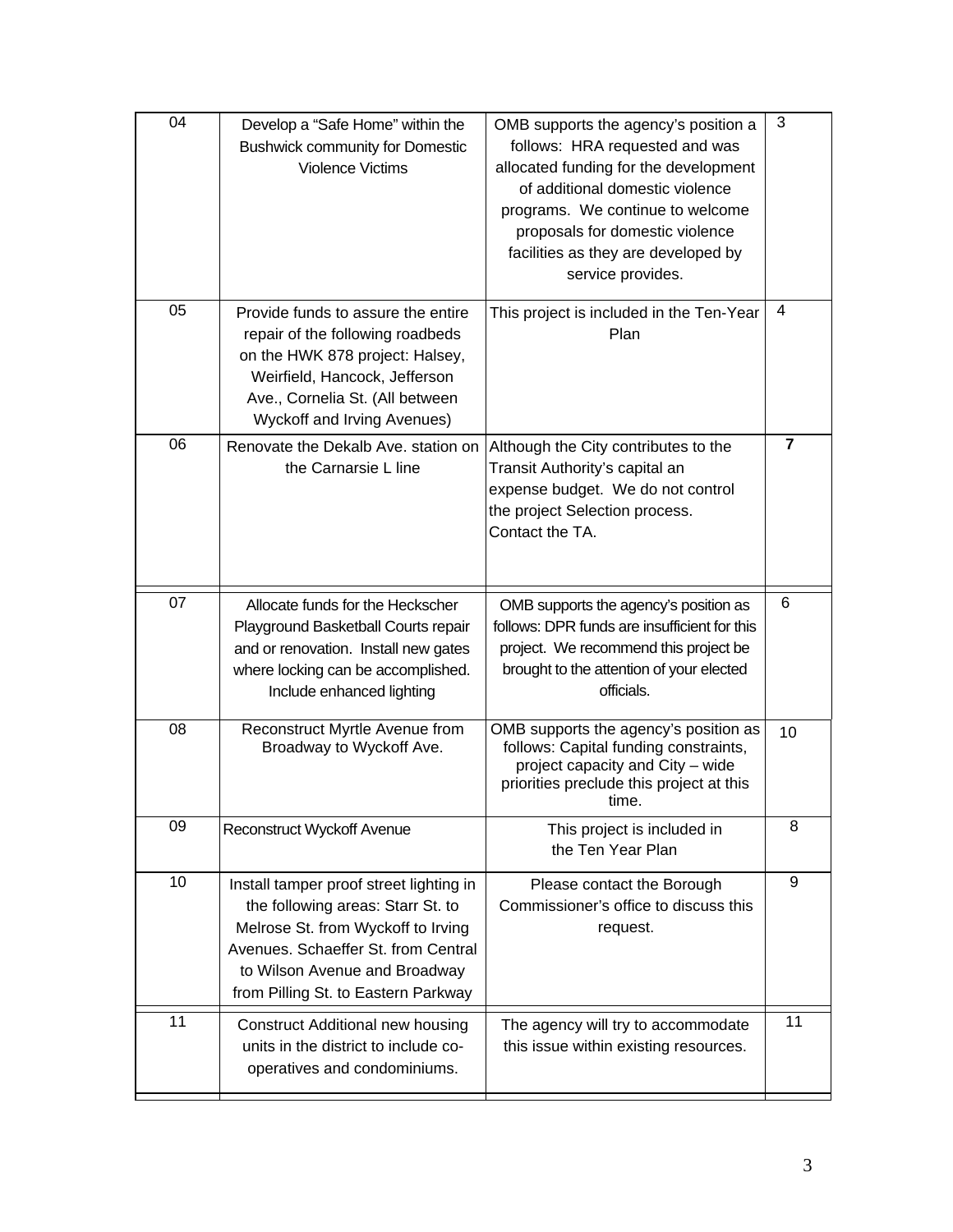| 12 | Repair the Central Avenue station of<br>the M line to include handicap<br>accessibility, lighting, new public<br>address system and stairway repairs<br>painting. | Although the City contributes to the<br>Transit Authority's capital and<br>expense budget. We do not control<br>the project Selection process.<br>Contact the TA.                       | 12 |
|----|-------------------------------------------------------------------------------------------------------------------------------------------------------------------|-----------------------------------------------------------------------------------------------------------------------------------------------------------------------------------------|----|
| 13 | Repair the Wilson Avenue station on<br>the Carnarsie L line.                                                                                                      | This project was not recommended by<br>the agency                                                                                                                                       | 13 |
| 14 | Upgrade the Carnarise L line at the<br>Jefferson St. Station                                                                                                      | This request is not recommended for<br>funding                                                                                                                                          | 16 |
| 15 | Expand contracts for tree pruning                                                                                                                                 | OMB supports the agency's position as<br>follows: DPR funds are insufficient for<br>this project. We recommend this project<br>be brought to the attention of your elected<br>officials | 14 |
| 16 | Provide High density lighting<br>throughout the district and also along<br>Broadway                                                                               | Please contact the Borough<br>Commissioner's office to discuss this<br>request                                                                                                          | 15 |
| 17 | Allocate funding to renovate the<br>comfort station at Rudd Park                                                                                                  | OMB supports the agency's position as<br>follows: DPR funds are insufficient for<br>this project. We recommend this project<br>be brought to the attention of your elected<br>officials | 17 |
|    |                                                                                                                                                                   |                                                                                                                                                                                         |    |

# **FISCAL YEAR 2010 ADOPTED BUDGET REGISTER COMMUNITY DISTRICT 04 BROOKLYN EXPENSE BUDGET PRIORITIES**

| <b>PRIORITY</b> | <b>PROJECT INFORMATION</b>                                                                    | <b>ADOPTED BUDGET</b><br><b>RESPONSE</b>                                                                                                                                                                                                                                                           |   |
|-----------------|-----------------------------------------------------------------------------------------------|----------------------------------------------------------------------------------------------------------------------------------------------------------------------------------------------------------------------------------------------------------------------------------------------------|---|
| 01              | Increase Manpower: 83 <sup>rd</sup> Pct., Housing<br><b>Authority &amp; Transit Authority</b> | OMB supports the agency's<br>position as follows: NYPD total<br>uniformed staffing levels depend<br>on decisions made in the<br>preliminary and Executive budget<br>process. Allocation of personnel<br>is scheduled by the agency only<br>after graduation of Police classes<br>from the Academy. |   |
| 02              | Develop After School Centers within<br>community District #4                                  | The agency has not submitted a<br>proposal to increase funding for<br>this project. Therefore OMB<br>does not take any position.                                                                                                                                                                   | 3 |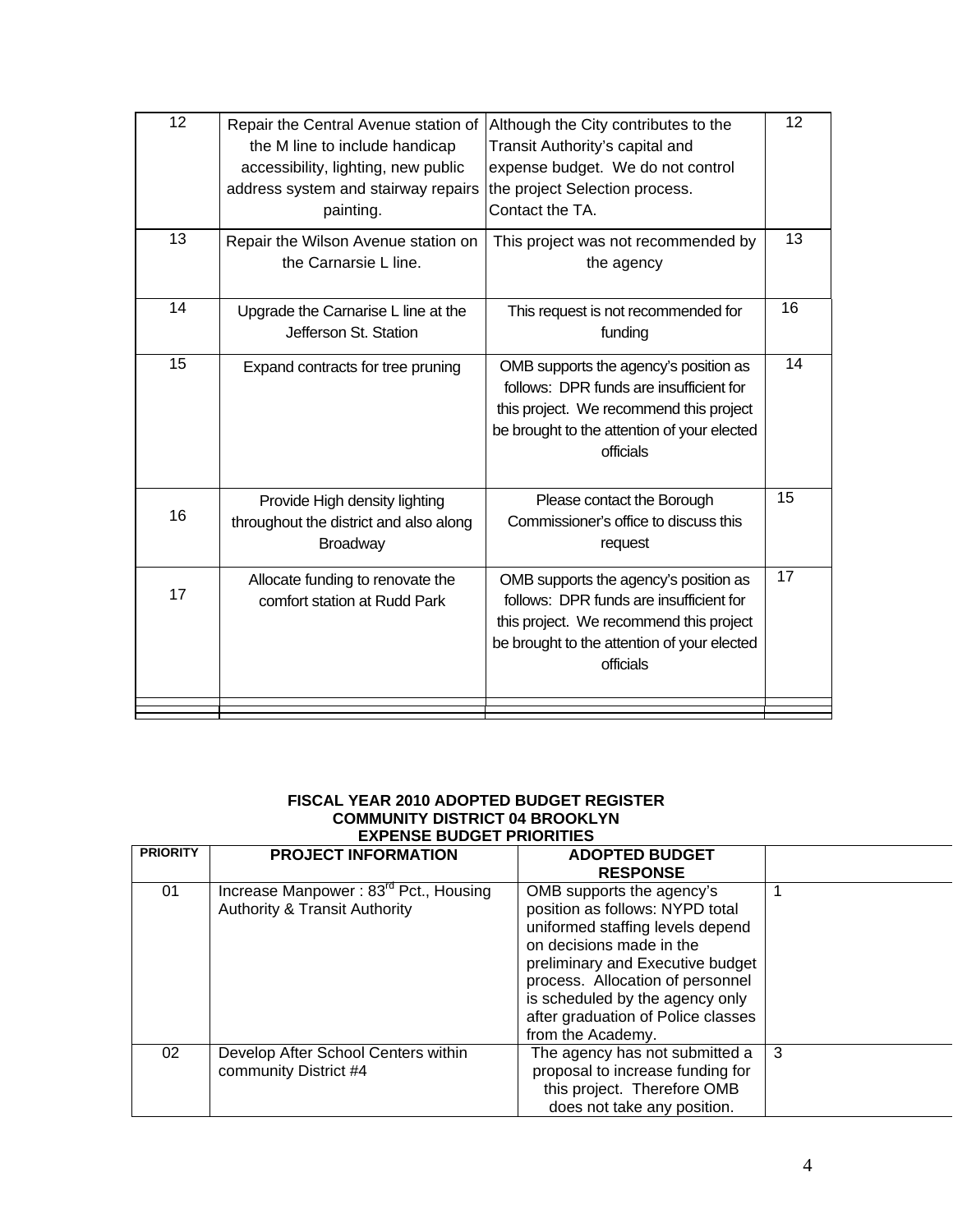| 03 | Provide additional resources for Day Care                                     | The agency has not submitted a                                     | 9              |
|----|-------------------------------------------------------------------------------|--------------------------------------------------------------------|----------------|
|    | Services                                                                      | proposal to increase funding for                                   |                |
|    |                                                                               | this project. Therefore OMB                                        |                |
| 04 | Provide much for much needed School                                           | does not take any position.                                        | $\overline{4}$ |
|    | Repairs                                                                       | The agency has not submitted a<br>proposal to increase funding for |                |
|    |                                                                               | this project. Therefore OMB                                        |                |
|    |                                                                               | does not take any position.                                        |                |
| 05 | Purchase much needed equipment for                                            | OMB supports the agency's                                          | 2              |
|    | <b>Fire Department Personnel</b>                                              | position as follows: This request                                  |                |
|    |                                                                               | includes more that one proposal.                                   |                |
|    |                                                                               | Funding for part is                                                |                |
|    |                                                                               | recommended. Contact the                                           |                |
|    |                                                                               | agency for specifics.                                              |                |
| 06 | Study needed to repair the following                                          | Further study is needed before                                     | $\overline{7}$ |
|    | locations with deplorable roadbeds due to                                     | making a funding decision                                          |                |
|    | flooding:                                                                     |                                                                    |                |
|    | Grove St. btw: Wyckoff-Wilson Aves.                                           |                                                                    |                |
|    | Gates Ave. btw: Wilson - Wyckoff Ave.                                         |                                                                    |                |
|    | Pilling St. btw: Bushwick - Evergreen                                         |                                                                    |                |
|    | Chauncey St. btw: Bushwick -<br>Evergreen Aves.                               |                                                                    |                |
|    | George St. btw: Central - Wilson Ave.                                         |                                                                    |                |
|    | Melrose St. btw: Central-Wilson Aves.                                         |                                                                    |                |
|    | Willoughby St. btw: Wyckoff- St.                                              |                                                                    |                |
|    | <b>Nicholas</b>                                                               |                                                                    |                |
|    | Hart St. btw: Knickerbocker-Irving Aves.                                      |                                                                    |                |
|    | Himrod St. btw: Irving - Wyckoff Aves.                                        |                                                                    |                |
|    | Harman St. btw: Irving - Central Aves.                                        |                                                                    |                |
|    | Bleecker St. btw: Wyckoff - St. Nicholas                                      |                                                                    |                |
|    | Aves.                                                                         |                                                                    |                |
|    | Menahan St. btw: Wyckoff - St. Nicholas                                       |                                                                    |                |
|    | Evergreen Ave. btw: Gates Ave. -                                              |                                                                    |                |
|    | Palmetto St.<br>Jefferson Ave. btw: Irving - Wyckoff                          |                                                                    |                |
|    | Aves.                                                                         |                                                                    |                |
|    | <b>Covert St. btw: Irving - Knickerbocker</b>                                 |                                                                    |                |
|    | Aves.                                                                         |                                                                    |                |
|    | Putnam Ave. btw: Bushwick - Evergreen                                         |                                                                    |                |
|    | Aves.                                                                         |                                                                    |                |
|    | Jefferson St. btw: Broadway - Central                                         |                                                                    |                |
|    | Aves.                                                                         |                                                                    |                |
|    | Bleecker St. btw: Evergreen -                                                 |                                                                    |                |
|    | Knickerbocker Aves.                                                           |                                                                    |                |
|    |                                                                               |                                                                    |                |
| 07 | Increase manpower in the Bureau of                                            | OMB supports the agency's                                          | 8              |
|    | Traffic for the replacement of street signs<br>and for the replacement of "No | position as follows: funding<br>constraints preclude the hiring of |                |
|    | Commercial Traffic" signs along Bushwick                                      | additional personnel at this time                                  |                |
|    | Avenue.                                                                       |                                                                    |                |
| 08 | Continue to Fund Effective Local                                              | Sponsor groups should apply to                                     | 24             |
|    | Development Corporations within the                                           | the agency through its funding                                     |                |
|    | <b>Bushwick Community District</b>                                            | process.                                                           |                |
|    |                                                                               | Call DSBS for details                                              |                |
|    |                                                                               |                                                                    |                |
| 09 | Re-instate five (5) day per week sanitation                                   | This project was not                                               | 10             |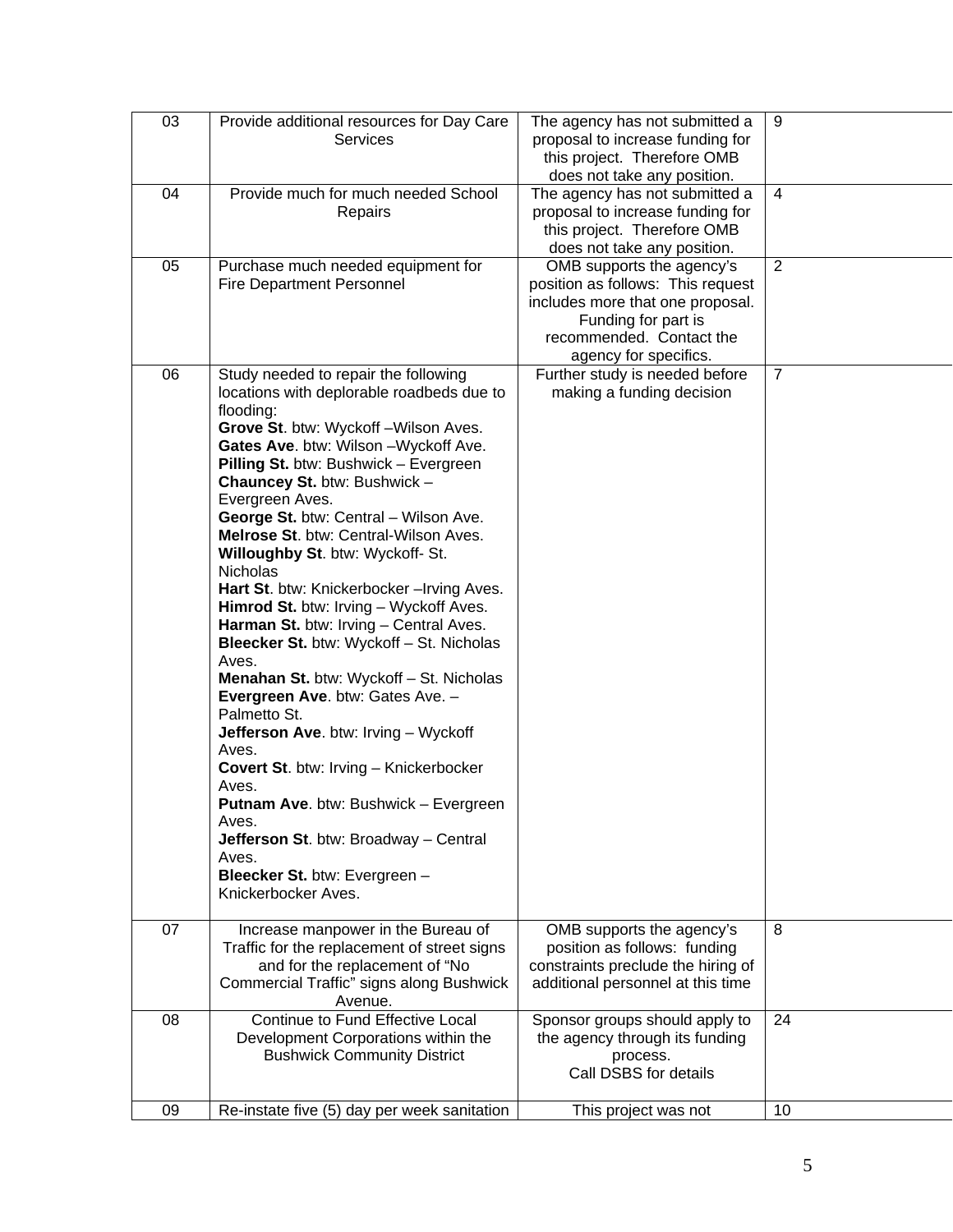|    | collection for Community Institutions.                                                                  | recommended by the agency at<br>the time of the Departmental<br>Estimates.                                                                                                                  |    |
|----|---------------------------------------------------------------------------------------------------------|---------------------------------------------------------------------------------------------------------------------------------------------------------------------------------------------|----|
| 10 | Hire additional personnel for the repair &<br>maintenance of catch basins                               | The agency will try to<br>accommodate this issue within<br>existing resources                                                                                                               | 13 |
| 11 | Develop community center to serve as an<br>intergenerational service generator for<br>youth and seniors | DYCD neither receives nor<br>distributes capital funds                                                                                                                                      | 16 |
| 12 | Funds additional services for seniors in<br>the entire District                                         | Further study by the agency of<br>this new request is needed.                                                                                                                               | 17 |
| 13 | Increase contracts for street light repairs                                                             | Please contact the Borough<br>Commission's office to discuss<br>this request                                                                                                                | 6  |
| 14 | Hire additional Code Enforcement<br>Inspectors                                                          | The agency will try to<br>accommodate this issue within<br>existing resources. OMB<br>supports the agency's position                                                                        | 14 |
| 15 | Improve method of demolition to include<br>sidewall repair program                                      | The agency will try to<br>accommodate this issue within<br>existing resources                                                                                                               | 18 |
| 16 | Increase vacant lot cleaning to include<br>fencing                                                      | The agency will try to<br>accommodate this request within<br>existing resources.                                                                                                            | 19 |
| 17 | Increase lighting on the Canarsie L line -<br><b>Halsey Street Station</b>                              | Although the City contributes to<br>the TA's Capital and Expense<br>budget, we do not control<br>projects selection process.<br>Contact the TA                                              | 12 |
| 18 | Funds additional staff to respond to<br>request for inspections.                                        | Further study by the agency of<br>this new request is needed.                                                                                                                               | 20 |
| 19 | Re - Instate Civilian workers                                                                           | OMB supports the agency's<br>position as follows: The NYPD<br>has sustained cutbacks in the<br>civilian headcount. Therefore.<br>availability of civilian personnel is<br>severely limited. | 21 |
| 20 | Replace Sanitation Self help Worker                                                                     | The agency will try to<br>accommodate this issue within<br>existing resources.                                                                                                              | 22 |
| 21 | Hire additional Park Enforcement Patrol                                                                 | OMB supports the agency's<br>position as follows: DPR funds<br>are insufficient for this project.<br>We recommend this project be to<br>the attention of your elected<br>officials.         | 11 |
| 22 | Expand Personnel and equipment for<br>night operations                                                  | OMB supports the agency's<br>position a follows: Funding<br>constraints preclude the hiring of<br>additional personnel at this time                                                         | 5  |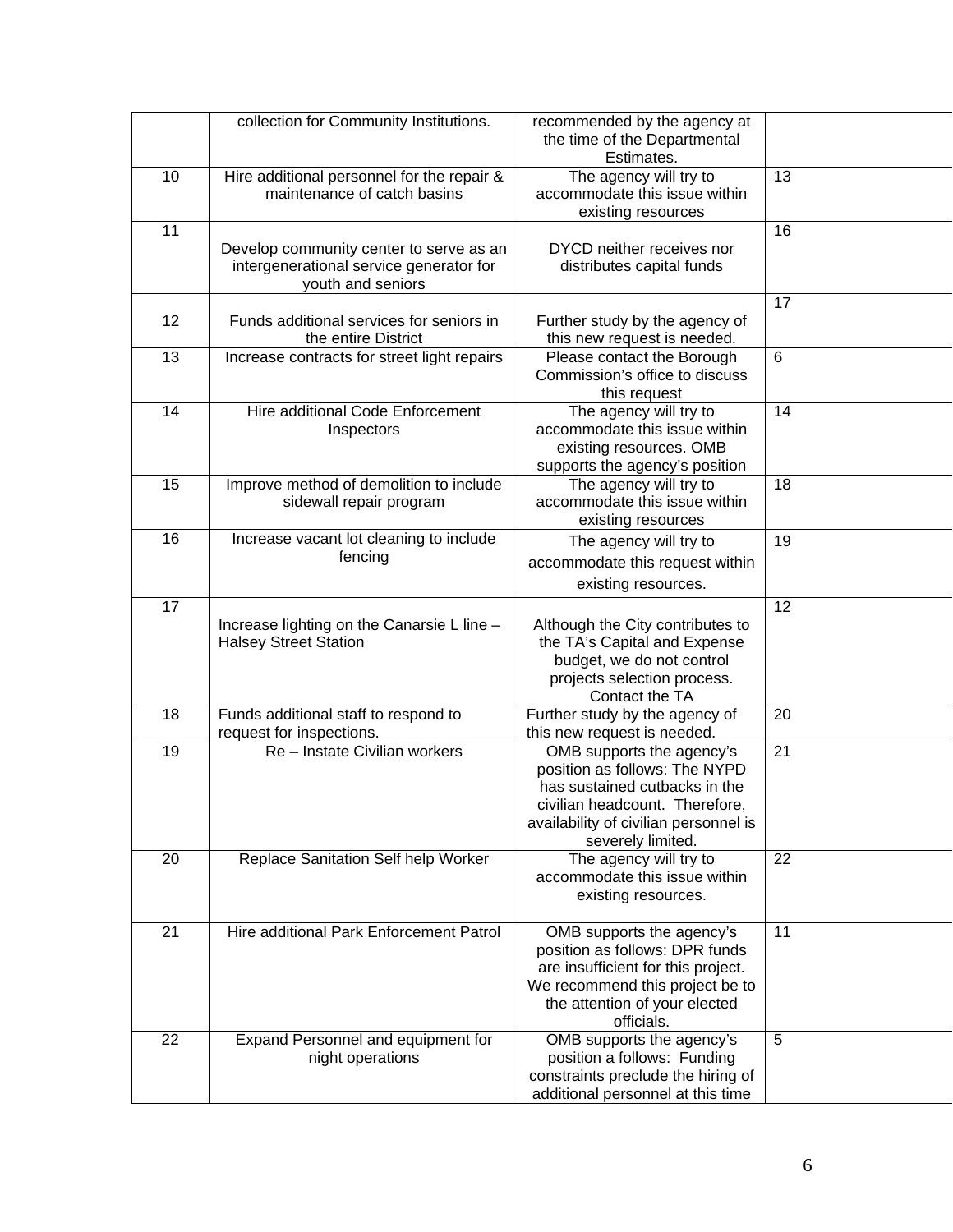|    |                                                                          | Re: pot holes                                                                  |    |
|----|--------------------------------------------------------------------------|--------------------------------------------------------------------------------|----|
|    |                                                                          |                                                                                |    |
| 23 | Provide funds for hiring additional Code<br><b>Enforcement Personnel</b> | The agency will try to<br>accommodate this issue within<br>existing resources. | 15 |
| 24 | Continue providing funds for various low<br>interest loan programs       | The agency will try to<br>accommodate this issue within<br>existing resources. | 23 |

Julie Dent Chairperson called the Board meeting to order at 6:53PM. She asked the, District Manager, Nadine Whitted to call the  $1<sup>st</sup>$  roll call:

**Roll Call:** 36 members are present constituting a quorum.

The Chairperson asked for the acceptance of the agenda with any necessary corrections. The agenda was accepted by Mary Littlejohn and second by Martha Brown. All members present were in favor.

The Chairperson asked for the acceptance of the previous meeting's minutes with the necessary corrections. The previous meeting's minutes was accepted by Saundria Simmons and second by Cyril Joseph.

All members present were in favor.

## **Chairperson's Report:**

Ms. Dent noted that the Fire Department gave the Board Member batteries for the carbon monoxide detectors and Woodhull Hospital of the North Brooklyn Health Network gave the Board members orange bags with gifts of hand sanitizers inside to help keep them healthy for this winter season.

The Chairperson then asked that the Elected Officials and/or their representatives stand to introduce themselves and give out their respective telephone numbers.

1) Francisco Mercado - Councilmember Diana Reyna, 444 South  $5<sup>th</sup>$  St., 718-963-3141

2) Roy Sawyer – Assemblyman Darryl Towns – 840 Jamaica Avenue, 718-235-5627

3) Judith Rodriquez – NYC Comptroller William C. Thompson, Jr., 212-669-8720

4) Yanuski Rodriquez – District Attorney Charles Hynes - 350 Jay Street, 718-250-2565

5) Johnny Joyner – Senator Martin Dilan, 786 Knickerbocker Ave., 718-573-1726

6) Nancy Ramos – Congressman Ed Towns, 186 Joralemon Street, 718-855-8018

# **District Manager's Report**

 Nadine Whitted District Manager welcomed the representatives from the Municipal Art Society, Steven Sanchez and his coach Jessica Rivera, they are present to assure that any items in need of mapping are shown; and they have the ability to provide power point presentations for the board as they did at tonight at Dr. Maybank's presentation on H1N1. Their purpose is to bring the state of the art to the Community Board's meetings. They will be attending the board's meetings until June 2010.

The District Manager was asked to join the Brooklyn AIDS Task Force as a board member. It is her desire to be a part of this organization so as to make sure that the Borough of Brooklyn and specifically the Bushwick community gets its fair share of services, and furthermore to make sure that the Community Board is informed of what is available for prevention and education for the community in the realm of HIV and AIDS services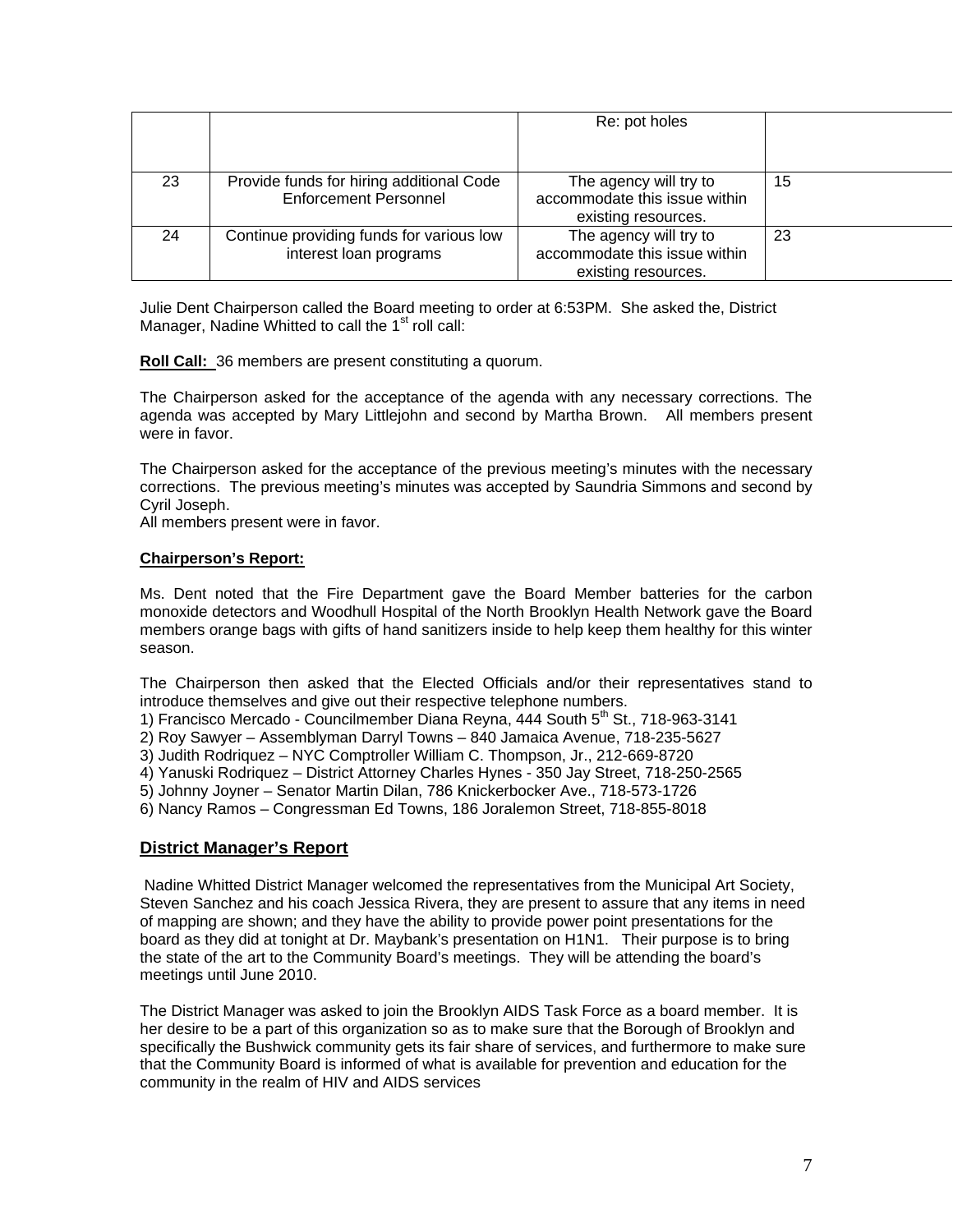The District Manager relates a disturbing story:

A community resident named Mario Vera was assaulted while returning home to Lafayette Street between Broadway and Bushwick Avenue. Mr. Vera did not report the assault immediately, instead while completing the process for "citizenship" at the Institute for the Hispanic Elderly he shared the assault story with at case worker as he experienced a persistent headache. He also told the caseworker that the assaulters keep repeating the word "MOJADO" in Spanish. A physician, hearing the complaint, instructed Mr. Vera that he may need medical assistance and told him to go to Beth Israel Hospital where the physician practiced. Today Mr. Vera is still hospitalized with injuries to his head; his memory has been compromised severely. A vigil was being held tonight at the hospital supposedly to raise money for the victim that was assaulted allegedly by three African Americans.

The District Manager stated that she wanted everyone to understand that though our community has many issues of which we need to remedy however, she said she can unequivocally state that "we have no race relation (intolerance) issues among Latinos and African Americans in Bushwick. My fear is that the media will paint the picture of our community as one where there is a racial divide among the two groups. We as a community do not accept any sort of injustice regardless of race, creed or persuasion. I feel that the media and any other group should let the NYPD do their job to solve this immortal crime."

The Citizens Committee for NYC is sponsoring Grants for block beautification. These grants are intended to support 50 resident-led block beautification projects and include a \$500 cash award and expedited support from city agencies. Community groups can request a wide range of services from the Department of Sanitation, Parks and Transportation that will be completed over the course of the grant cycle. A flyer and application was attached to her report. Applications can be downloaded at www.citizensnyc.org. Please contact Scott Codey at 212-822-9563 / scodey@citizensnyc.org or Alicia Rouault at 212-822-9558 / arouault@citizensnyc.org if you have any questions.

### **Committee Reports:**

**Civic and Religious Committee -** Elvena Davis Committee Chairperson, highlighted information from the October  $8<sup>th</sup>$  CRC meeting:

1) Request to co-name Bleecker Street / Knickerbocker Avenue in honor of the late Ms. A. Chineda Carter (Former Chairperson, Community Board #4) Ms Carter chaired CB#4 during a critical time in the 1970's, she choose the site that the  $83<sup>rd</sup>$  Precinct is situated on, she was one of the author's of the "Bushwick Action Plan", she maintained relationships with the Mayor, Elected Officials, Commissioners, clergy leaders and commercial corridors leaders (BIDs, Merchant Associations and Business owners and the like)

The committee will continue to contact pertinent community elected officials and others in support of this request. Thus far the list includes: 83<sup>rd</sup> Precinct Community Council, Former Mayor Edward I. Koch, Assemblyman Vito Lopez, Marty Gottlieb (former reporter from the Daily News), Congressman Ed Towns, Ret. Community Affairs Officers, Harry Schroeder and Ed Kearney, Angela Battaglia and Ralph Goffner.

2) The Fifth Annual Bushwick Parade- This year's event will be dedicated to students who have excelled and graduating this upcoming year. The committee will be in contact with Principals of local schools to help select the most outstanding students from each school to honor and March in the parade.

3) Under Old Business – The request for the co-naming of Suydam Street between Knickerbocker and Irving Avenues in honor of Dr. Edward V. Salerno. Petitions have been received by the office. The committee will bring this issue before the full board in November 2009.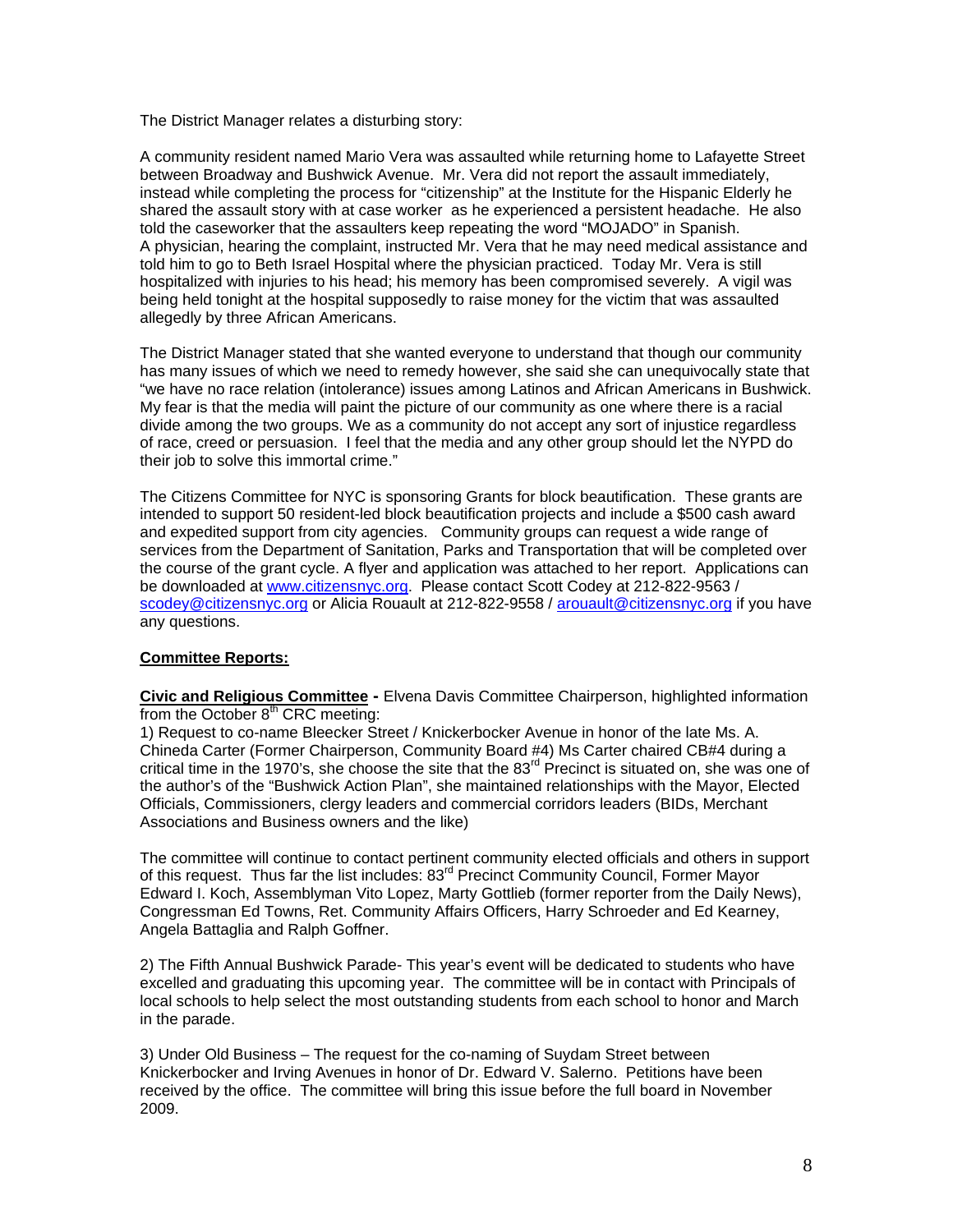4) The 83<sup>rd</sup> Precinct honored Ms. Nadine Whitted and Ms. Barbara Smith at their 1<sup>st</sup> Annual Clergy Council Police Breakfast in honor of their hard work. Ms. Dent acknowledged and complimented both the District Manager and Ms. Barbara Smith for their hard work and dedication to the Bushwick community.

**Housing and Land Use Committee**, Ms. Martha Brown Committee Chairperson: Request that her report be moved to next month's (November) meeting.

**Health, Hospital & Human Services Committee-** Ms. Deborah Brown Chairperson, highlighted information from the October 19<sup>th</sup> Health Hospitals and Human Services Committee meeting. 1) The members discussed the reasons why they were on the committee and what issues they wanted to pursue during the coming year.

The chairperson hopes to acquaint the community on the health services that are available. Such questions were entertained by the committee: What are the hospitals in the community and what services do they provide. What kind of insurance can they inform the community about? How can the board organize this information for the community?

2) Two representatives from Woodhull Hospitals, Ms. Cheryl Jones and Sherry Davis spoke at length regarding the hospital's several initiatives. H1N1 fliers were given out that highlighted the importance of washings hands and using hand sanitizers. (Each CB #4 board members present at tonight's board meeting was given a gift bag compliments of Woodhull Hospital)

Some of the other initiatives include: the expanded Breast Health Clinic, A grant authorizing suicide prevention for young Latino women which was written and given based on statistics.

Woodhull North Brooklyn Health Network will sponsor, "Fall into Health 2009 Senior Wellness Expo" on Thursday, November 5, 2009 from 10:00am to 2:00pm at 760 Broadway, 10 $^{\circ}$  Fl. Solarium, Brooklyn, NY 11206.

Highlights: "Balancing Act: -Your Fall Prevention Plan"

Health Screenings: Blood Pressure, Glucose levels, Cholesterol Screenings For more information call 718-963-8640 for appointments call 718-988-5889

Art Access is a program similar to a barter service that is made available for artist who would perform in exchange for health care visits. Amy Duckett is the manager of the Art Access Program.

Ms. Dent expressed the importance of letting the general community know that services rendered by the hospital is available to all not just one specific background.

3) NY Blood Center – Ms. Holland presented information on the Precise Match Program aimed at getting more Latinos and African Americans to donate blood. Ms. Holland would like CB#4 to host a Blood Drive.

4) Flu Awareness week: The Department of Health Building located at 335 Central Avenue is administering the flu shots Monday thru Friday 1-8pm and Saturdays 11am to 3pm.

**Public Safety Committee**, Ms. Barbara Smith Committee Chairperson – Meeting held Tuesday, September 22, 2009 Items discussed: Request for SLA (NYS liquor Authority) Licenses

The community Board has established that any new/renewal requests for SLA licenses must be reviewed by the Public Safety Committee in conjunction with the 83<sup>rd</sup> Precinct. Applicants were sent letters informing them of the location, time and date of the next meeting along with forms developed by Community Board #4 that are to be completed and returned when they attend. Each application is sent to the  $83<sup>rd</sup>$  Pct. for review of any circumstances, report or incidents.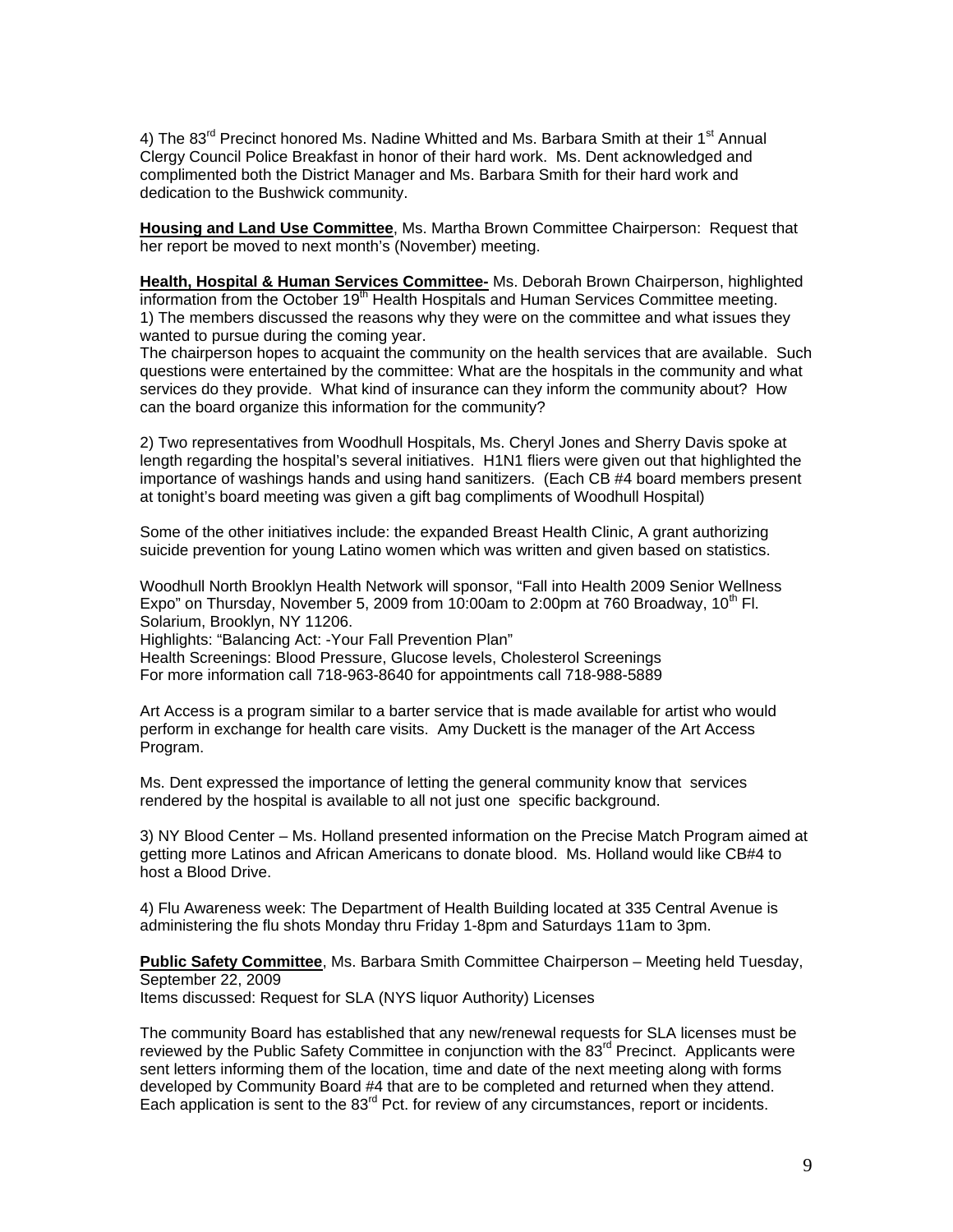The report listed 3 establishments that the CB is not supporting for renewal and 1 establishment that is being supported by the CB.

There were 7 establishments that did not show up at the meeting they will be offered one (1) more additional opportunity to appear before the Public Safety Committee at the next meeting which is scheduled for Monday, October 26, 2009 at 6:00pm.

The Chair, Ms. Julie Dent took this opportunity to thank NYPD-83<sup>rd</sup> Precinct Community Affairs Officers Franco and Swanson their constant support and for attending tonight's meeting.

**Senior Citizens Committee**, Mrs. Victoria Fernandez Committee Chairperson held the meeting on Tuesday, October 06, 2009: The agenda included presentations by:

Ms. Luz Santiago- Project Manager, Positive Health Management of Wyckoff Heights Medical Center. Ms. Santiago stated that the Hospital recently received a new grant. The Center for Disease Control (CDC) wants Wyckoff Height Medical Center to perform AIDS testing during Emergency Room visits. According to the CDC by 2015 people older than fifty (50) will be the majority afflicted by HIV and AIDS.

Mrs. Fernandez would like for the committee to visit the senior citizen's centers in order to inform them on topics that concern them.

The next meeting is scheduled for Thursday, November 5, 2009.

#### **New Business**

The District Manager asked for the recommendation to support the FY 2011 Capital and Expense Budget Priorities.

Motion to accept Expense Budget Priorities was accepted by Ms. Barbara Smith and second by Ms. Martha Brown. All members were in favor.

Motion to accept Capital Budget Priorities was accepted by Mr. Cyril Joseph and second by Ms. Elvena Davis. All members were in favor. Both motions were passed.

The District Manager asked for the recommendation not to support the liquor licenses for the 3 locations at the addresses given:

- 1) Mango Tropical 15 Jefferson Street , Brooklyn, New York
- 2) La Kalle 214A Knickerbocker Avenue, Brooklyn, New York
- 3) Babylon 1518 Gates Avenue, Brooklyn, New York

Motion to accept the PSC report was accepted by Rev. Matthew Rae and second by Mr. Raul Rubio. All members were in favor.

Mr. Corwin Carroll: Heard rumor that the Post Office on Gates Avenue and Broadway has lost their lease and will be moving.

Mr. Carroll also said that he has heard that the City is giving homeowners the permission to remove the slate from in front of their homes and have a contractor do their sidewalk for free.

The District Manager thanked Mr. Carroll for the information and said that she will follow up on both of these most vital issues as this is not known to her.

If homeowner has a slate in front of their property it is considered to be a landmark and should not be removed. She asked that if anyone has any information regarding this to please bring it to her attention and she will follow up on it. The District Manager also stated that the City will do your sidewalk; however they will bill you for their services.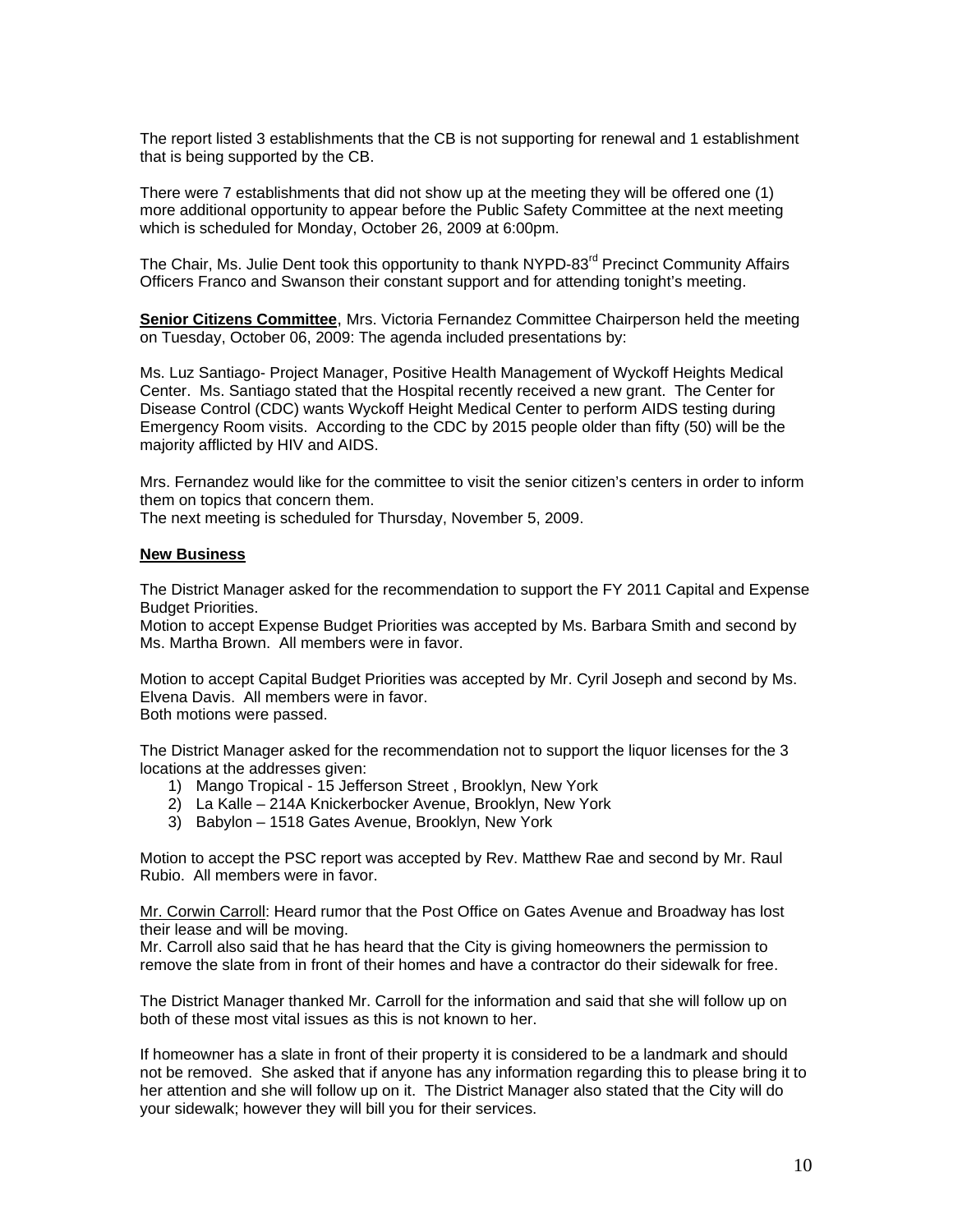John Garcia, Bushwick Today: Mr. Joseph Angel started local community newspaper in September and the second issue is out. Thus far, 10,000 copies were distributed and Mr. Garcia asked that people contact him with information to put in the paper.

Mr. Garcia presented two checks to the 83<sup>rd</sup> Precinct Council representatives for their Thanksgiving food drive and for the Christmas activities. The checks were accepted by Ms. Barbara Smith.

- \$100.00 towards buying turkeys
- \$200.00 towards the Bushwick children.

Since the check was for the  $83<sup>rd</sup>$  Precinct Council a picture was taken with the checks being presented to Barbara Smith along with P.O. Damarys Franco and P.O. John Swanson.

 Rachel Devlin: "Safe Water Movement" – Protest in Upstate NY that will have an impact on our community here in Bushwick. It involves the potential national gas drilling in and around the upstate NY water shed that has the potential to impact our clean water. NY City prides itself in having clean drinkable tap water and this drilling will jeopardize it.

A presentation will be presented by the Safe Water Movement at the next EPT scheduled for Thursday, November  $5<sup>th</sup>$  at the Community Board's Office at 6:00pm; everyone in the community is welcomed to attend.

Several Community Boards in and around NY have already drafted resolutions. We have until November 30<sup>th</sup> to make our concerns known.

Environmental Surveys was handed out to the Board members and was asked to fill it out. The survey was done by the Bushwick Starr Theater who would like to know what the board thinks about environmental issues in Bushwick. Their goal is to better understand community perspectives about neighborhood health and quality of life.

The theater will partner with a local school in Bushwick (currently with PS 145) and will work with their  $5<sup>th</sup>$  grade students to create short, original play based on relevant/community-based environmental topics.

#### **Announcements:**

Laura Braslow, Arts in Bushwick: Will have an art festival on November 8<sup>th</sup> from 11am to 7pm. They will feature approximately 25 art shows on the north side of Bushwick.

Barbara Smith: 83<sup>rd</sup> Precinct is collecting money and turkeys for families that are in need in Bushwick. Ms. Smith asks that if anyone knows of a family that could really use a Thanksgiving Basket to let her know before November 15<sup>th</sup>. Please supply the name, phone number, address and number of people in the family to her. Baskets will be delivered to their homes on November 23rd.

Fundraiser will be held on December  $4^{\text{th}}$ . One of the  $83^{\text{rd}}$  Precinct Council honorees will be Linda McKinley (Board Member) and PO John Swanson of the 83<sup>rd</sup> Precinct. Donations will be accepted. The money collected is to purchase toys which are distributed at the Christmas Party sponsored by the 83<sup>rd</sup> Precinct Community Council. A family or two will be chosen randomly to receive a Christmas gift which includes outerwear.

Jason Andrew: On August 30, 2009 back to school event was held at Maria Hernandez Park. His organization along with Diana Reyna's office and others hosted the event. A mural was done at the event and was displayed for board members and attendees to see.

Bushwick Art Spaces will be hosting an art event on October 24th, 2009 at 6-10pm.